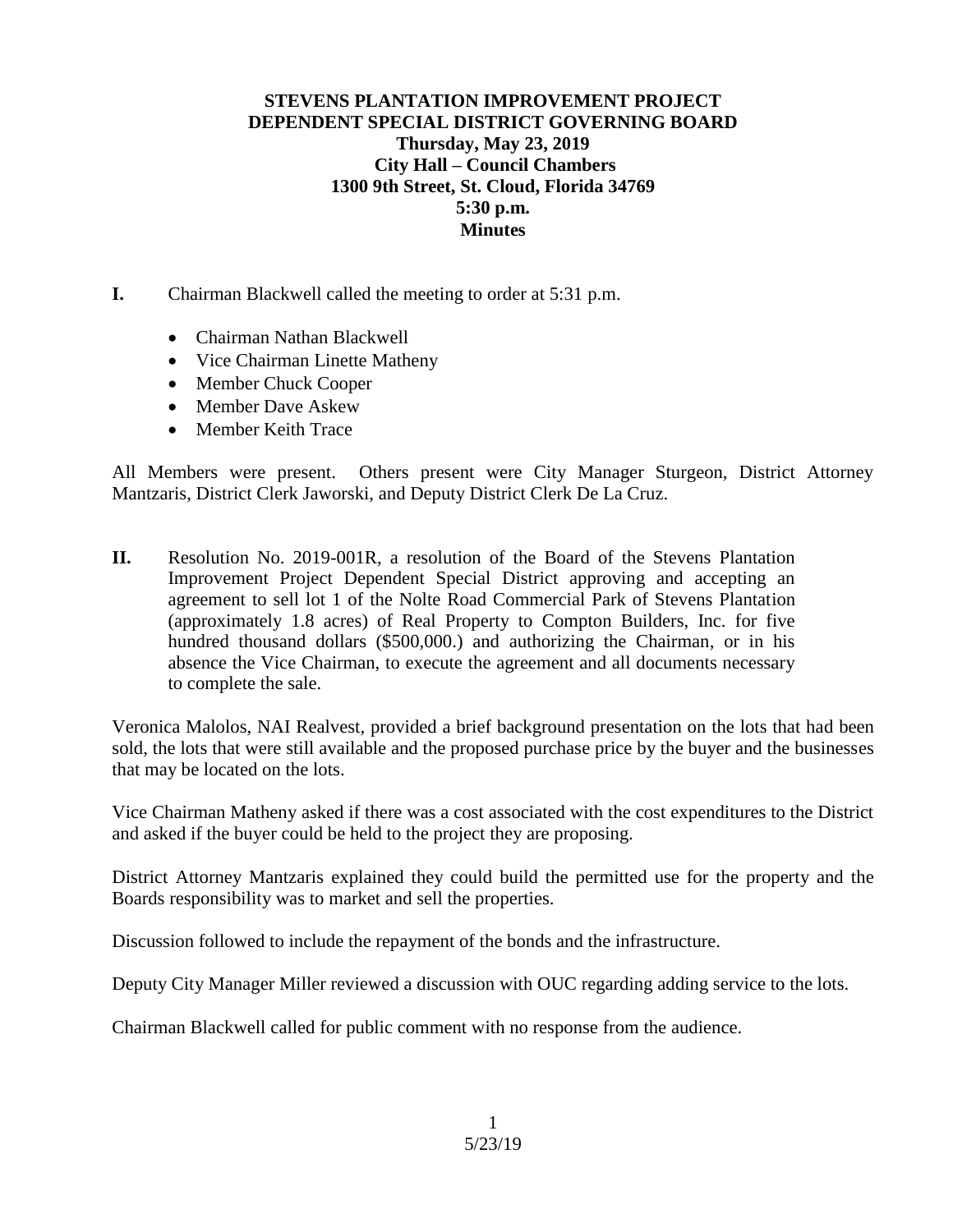Vice Chairman Matheny made a motion to approve Resolution No. 2019-001R pending OUC to work out the utility fees for the property, and the signage. Member Cooper seconded the motion. Motion passed (Vote 5-0)

**III.** Resolution No. 2019-002R, a resolution of the Board of the Stevens Plantation Improvement Project Dependent Special District approving and accepting an agreement to sell tracts 8c, 9 and 10 of the Stevens Plantation Corporate Campus (approximately 10.86 acres) of real property to Alliance Realty Partners, LLC for two million dollars (\$2,000,000) and authorizing the Chairman, or in his absence the Vice Chairman, to execute the agreement and all documents necessary to complete the sale.

Veronica Malolos discussed properties in Corporate Campus with a letter of intent for Tracts 8c, 9, and 10 of Stevens Plantation. She informed the Members it was pad ready and reviewed deposits and due date timeframes. The total escrow fee of \$150,000.00 would be non-refundable. She provided information of surrounding dwellings in the Steven Plantation area their price per acre and the bonds.

Bobby Anderson, Alliance Residential, gave a presentation of their proposed project.

Chairman Blackwell called for public comment.

Hughette Crumpler, 300 Michigan Avenue, asked about the bond rating and if the taxes are paid and up to date.

District Attorney Mantzaris stated this had not given the City a negative bond rating and the taxes were being paid as they came due.

Vice Chairman Matheny asked if there were any height restrictions.

District Attorney Mantzaris stated at this time there was not, but could be added as a conditional part of the agreement.

Member Trace inquired whether the Board would like this area built as residential and if so, is it at market rate.

Member Askew made a motion to approve Resolution No. 2019-002R. Chairman Blackwell seconded the motion. Motion passed. (Vote 3-2) Member Cooper and Member Matheny voted nay.

Council consensus was to bring back to the Board an agreement for approval with the LOI 55' restriction.

**IV.** Resolution No. 2019-003R, a resolution of the Board of the Stevens Plantation Improvement Project Dependent Special District authorizing the Chairman, or in his absence the Vice Chairman, to enter into an agreement with Colliers International Central Florida, LLC per request for qualifications (RFQ) No. 2019-048 Real Estate Broker Services – Stevens North, and providing an effective date.